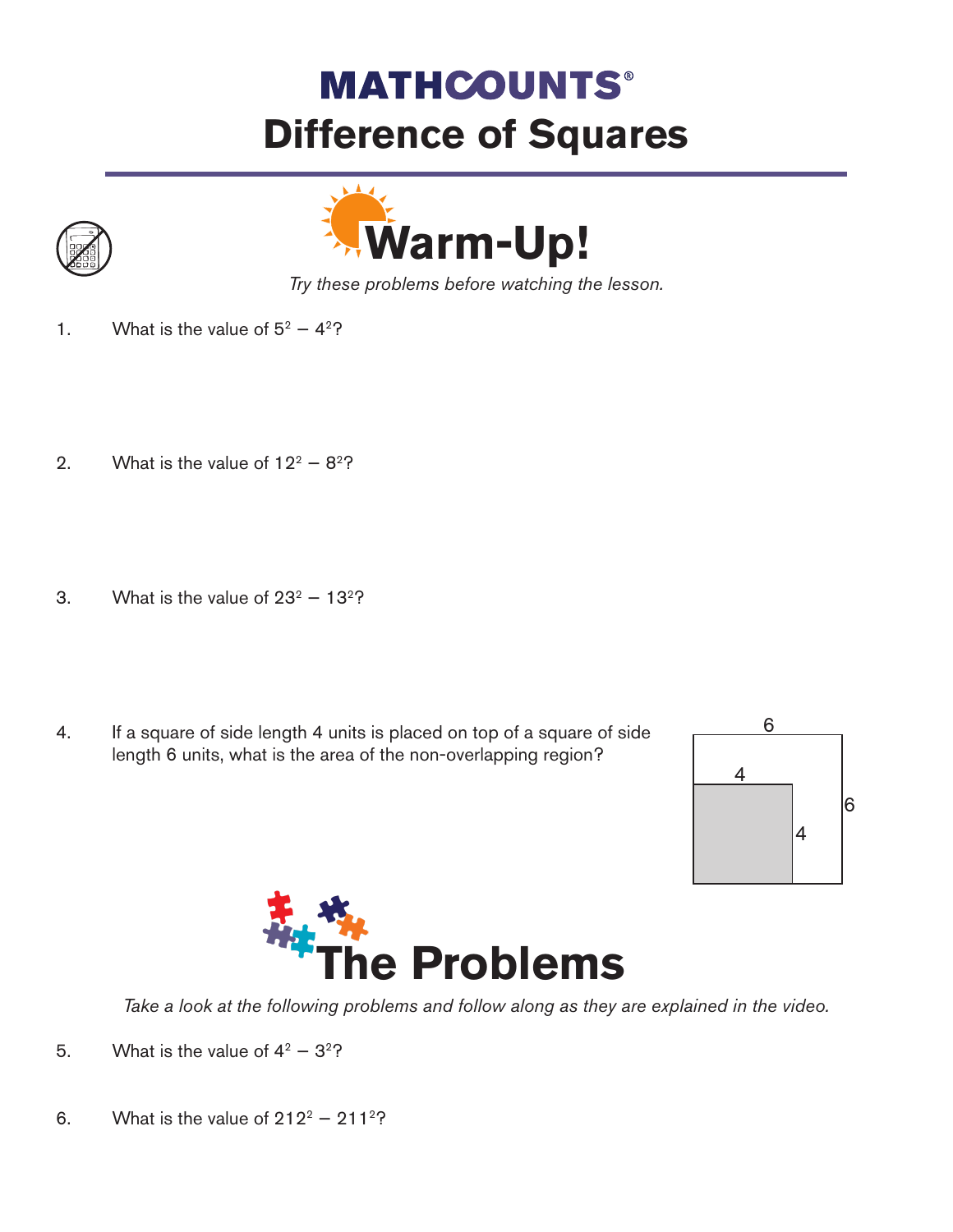



*Use the skills you practiced in the warm-up and strategies from the video to solve the following problems.*

7. What is the value of  $2115^2 - 2114^2$ ?

8. If  $x \otimes y$  is defined as  $x^2 - y^2$ , what is the value of 65  $\otimes$  (8  $\otimes$  3)?

9. What is the value of  $(12^2 - 11^2)^2$ ?

10. What is the value of  $4^4 - 3^4$ ?

11. What is the value of  $25^2 - (25 - 5)(25 + 5)$ ?

12. What is the value of the expression 
$$
\frac{20^2 - 1}{19}
$$
?